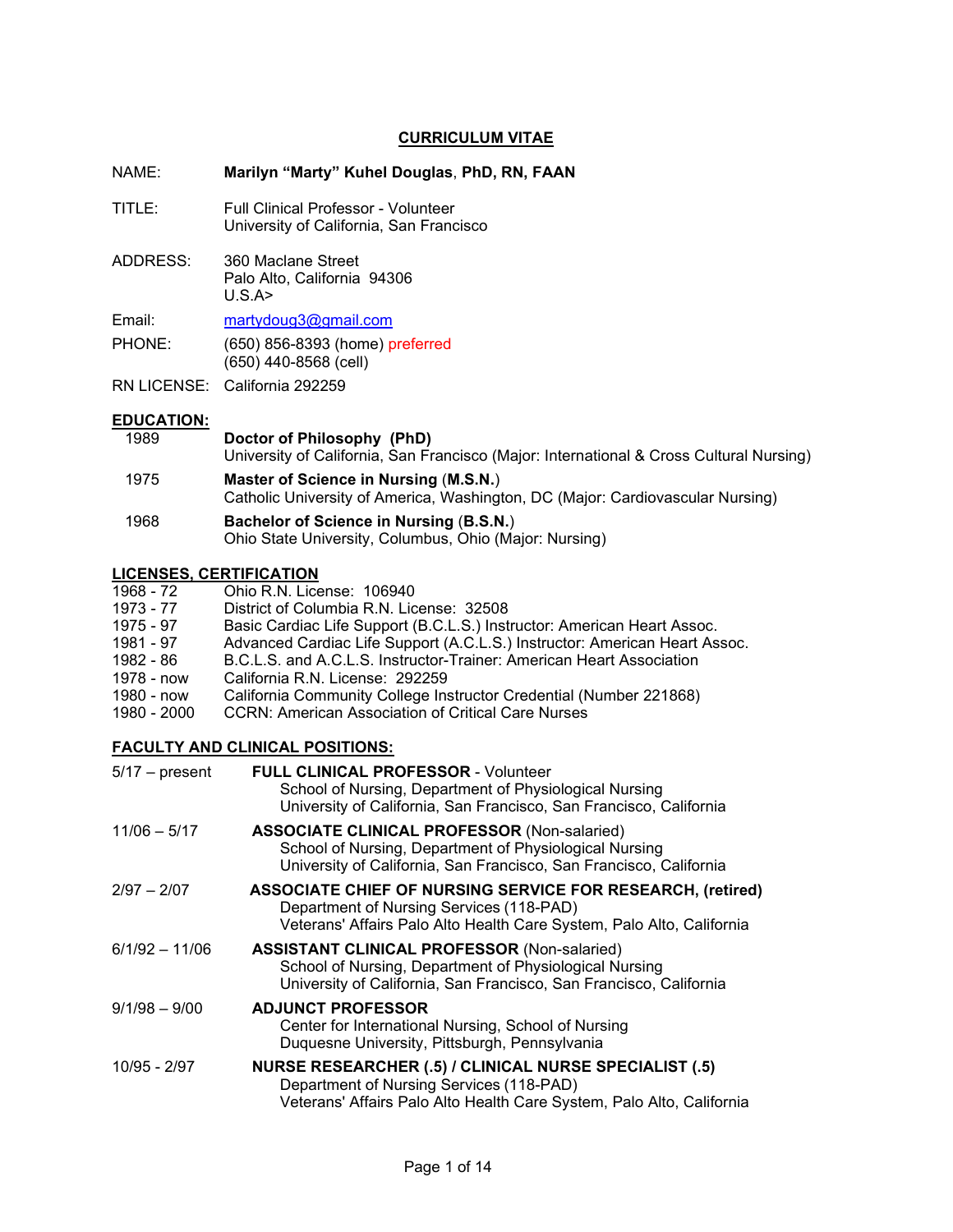| 10/92-2/97      | <b>CLINICAL NURSE SPECIALIST</b><br>MEDICAL INTENSIVE CARE UNIT (MICU)/CORONARY CARE UNIT (CCU)<br>Veterans' Affairs Palo Alto Health Care System, Palo Alto, California                                                                                      |
|-----------------|---------------------------------------------------------------------------------------------------------------------------------------------------------------------------------------------------------------------------------------------------------------|
| 10/89-6/92      | <b>ASSISTANT RESEARCH NURSE (Project Director)</b><br>"Nurse-Coached Practice for the Relief of Dyspnea" (NIH # RO1 NR0213-01)<br>Department of Physiological Nursing/School of Nursing<br>University of California, San Francisco, San Francisco, California |
| 1/81-5/88       | CLINICAL NURSE SPECIALIST, CRITICAL CARE<br>(CORONARY CARE UNIT/CARDIAC SURVEILLANCE UNIT)<br>and CPR COORDINATOR, Department of Nursing<br>Stanford University Medical Center, Stanford, California                                                          |
| 6/79-1/81       | <b>CLINICAL NURSE SPECIALIST /CRITICAL CARE</b><br>(CARDIOVASCULAR SURGERY ICU, MICU, SICU)<br>Department of Nursing, Stanford University Medical Center, Stanford, California                                                                                |
| 9/78-6/79       | <b>LECTURER</b><br>School of Nursing, Department of Physiological Nursing<br>University of California, San Francisco, San Francisco, California                                                                                                               |
| 6/75-8/77       | <b>CARDIOVASCULAR CLINICAL NURSE SPECIALIST</b><br>Greater Southeast Community Hospital, Washington, D.C.                                                                                                                                                     |
| 1/73-2/75       | <b>STAFF NURSE (ICU) to NURSE CLINICIAN III</b><br>George Washington University Hospital, Washington, D.C.                                                                                                                                                    |
| 3/70-6/72       | U.S. PEACE CORPS - Washington, D.C. (Assignment: Colombia, South America)                                                                                                                                                                                     |
| $(6/70-4/71)$   | -- HEAD NURSE, INTENSIVE CARE UNITS<br>Clínica Shaio, Bogotá, Colómbia                                                                                                                                                                                        |
| $(4/71 - 6/72)$ | -- HEAD NURSE, INTENSIVE CARE UNIT<br>Hospitál Universidád del Valle, Cali, Colómbia                                                                                                                                                                          |
| 6/68-2/70       | STAFF NURSE, CARDIAC CATHERIZATION LAB<br>Ohio State University Hospital, Columbus, Ohio                                                                                                                                                                      |

# **PUBLICATIONS:**

#### **Editorships:**

Shinn, J. A., **Douglas, M. K.**, Underhill, S. L., & (Eds.). Progress in Cardiovascular Nursing (quarterly journal). Charter Co-Editor, 3/85-2/90.

Douglas, M.K. (Editor-in Chief). Journal of Transcultural Nursing. Thousand Oaks, CA: Sage Publications (quarterly journal) 10/1997 – 12/2013.

# **Books:**

- Douglas, M. K. & Shinn, J. A. (Eds.). (1985). Advances in Cardiovascular Nursing. Rockville, MD: Aspen Systems Corporation.
- Douglas, M.K. and Pacquiao, D.F. (Eds.). (2010). Core Curriculum in Transcultural Nursing and Health. Thousand Oaks, CA: Sage Publications, Inc.
- Douglas, M.K., Pacquiao, D.F., & Purnell, L. (Eds.) (2018). Global Applications of Culturally Competent Health Care: Guidelines for Practice. Cham, Switzerland: Springer International Publishing AG. ISBN 978-3-319-69331-6.<http://doi.org/10.10077/978-3-319-69332-3>

Pacquiao, D.F. and **Douglas, M.K**. (Eds.) (2019). Social Pathways to Health Vulnerability. Cham, Switzerland: Springer International Publishing AG. ISBN 978-3-319-93325-2. [http://doi.org/10.1007/978-3-319-93326-9.](http://doi.org/10.1007/978-3-319-93326-9)

# **Chapters:**

Douglas, M. K. (1985). The use of electrophysiologic studies in the management of recurrent ventricular tachyarrhythmias. In M. K. Douglas and J. A. Shinn (Eds.). Advances in Cardiovascular Nursing. Rockville, MD: Aspen Systems Corporation, (pp.17-35).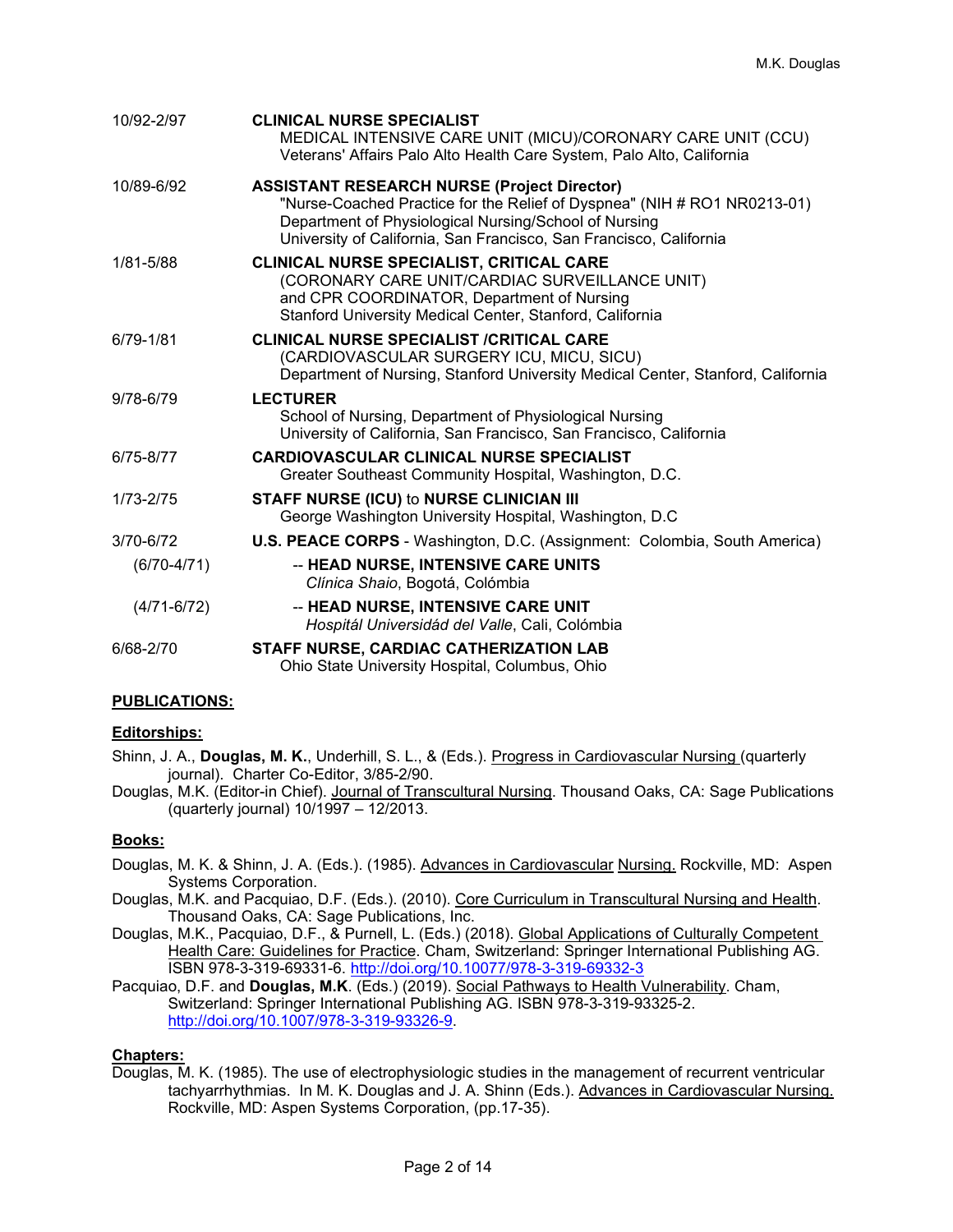Douglas, M. K. (1991) Pain in the patient with acute myocardial ischemia. In K. Puntillo (Ed.). Pain Control in the Critically Ill. (pp. 175-192). Rockville MD: Aspen Systems Corporation.

- Douglas, M. K. (1991) Cultural diversity in the response to pain. In K. Puntillo (Ed.). Pain Control in the Critically Ill, Rockville MD: Aspen Systems Corporation. (pp. 65-76).
- Douglas, M. K. (1994). Cultural Issues. In L. A. Thelan, J. K. Davie, L. D. Urden & M. E. Lough (Eds.). Textbook of Critical Care Nursing: Diagnosis and Management. (2<sup>nd</sup> ed.). St. Louis: Mosby. pp. 49-57.
- Douglas, M. K. (1998). Cultural Issues. In L. A. Thelan, J. K. Davie, L. D. Urden & M. E. Lough (Eds.). Textbook of Critical Care Nursing: Diagnosis and Management. (3rded.). St. Louis: Mosby. pp. 173, 628, 799, 888, 940, 953.
- Douglas, M. K. (2003). Cultural Issues. In L. A. Thelan, J. K. Davie, L. D. Urden & M. E. Lough (Eds.). Textbook of Critical Care Nursing: Diagnosis and Management. (4<sup>th</sup>ed.). St. Louis: Mosby.
- Douglas, M. (2018). Integrating Culturally Competent Strategies into Health Care Practice. In Douglas, M.K., Pacquiao, D.F., & Purnell, L. (Eds.) (2018). Global Applications of Culturally Competent Health Care: Guidelines for Practice. Cham, Switzerland: Springer International Publishing AG. Pp. 169-186.
- Purnell, L., Pacquiao, L & **Douglas, M**. (2018) Case Study: Stigmatization of a HIV+ Haitian Male. In Douglas, M.K., Pacquiao, D.F., & Purnell, L. (Eds.) (2018). Global Applications of Culturally Competent Health Care: Guidelines for Practice. Cham, Switzerland: Springer International Publishing AG. pp. 161-168.
- Douglas, M. (2018). Building an Organizational Environment of Cultural Competence. In Douglas, M.K., Pacquiao, D.F., & Purnell, L. (Eds.) (2018). Global Applications of Culturally Competent Health Care: Guidelines for Practice. Cham, Switzerland: Springer International Publishing AG. pp. 203- 215.
- Douglas, M. (2018) Designing Culturally Competence Interventions Based on Evidence and Research. In Douglas, M.K., Pacquiao, D.F., & Purnell, L. (Eds.) (2018). Global Applications of Culturally Competent Health Care: Guidelines for Practice. Cham, Switzerland: Springer International Publishing AG. pp.339-360.
- Pacquiao, D.F. and Douglas, M. (2019) Practices to Address the Social Determinants of Health. In Pacquiao, D.F. and **Douglas, M.K**. (Eds.) (2019). Social Pathways to Health Vulnerability. Cham, Switzerland: Springer International Publishing AG. pp. 237-246.

#### **Journals**

- Douglas, M. K. (1984). Transcultural Nursing Conference: Application to Practice. Nursing at Stanford, 6 (1), 8.
- Douglas, M. K. & Meleis, A. I. (1985). International Nursing: Challenges and Consequences. MOBIUS, 5 (3), 84-92.
- Douglas, M. K. (1987). Clinical Research: Response to today's economic realities. (Editorial). Progress in Cardiovascular Nursing, 2 (4):2.
- Douglas, M. K. (1989). Two Doctorates: Separate and Unequal? (Editorial) Journal of Professional Nursing, 5 (5), 292.
- Douglas, M. K., Carrieri-Kohlman, V., Gormley, J.M., & Stulbarg, M. (1992). Differentiation among components of dyspnea in exercising patients with COPD. Amer. Review of Respiratory Diseases, 145 (4), (Part 2 of 2), A766.
- Carrieri-Kohlman, V., **Douglas, M.K.,** Gormley, J. M., & Stulbarg, M. (1992). Exercise may result in greater decreases in anxiety and distress associated with dyspnea than in dyspnea intensity or perceived work of breathing. Amer. Review of Respiratory Diseases, 145 (4), (Part 2 of 2), A:765.
- Gormley, J.M., Carrieri-Kohlman, V., **Douglas, M.K.,** & Stulbarg, M. (1992). Patients with COPD increase their self-efficacy and performance during an exercise program. American Review of Respiratory Diseases, 145 (4), Part 2 of 2), A:477.
- Carrieri-Kohlman, V., **Douglas, M.K.,** Gormley, J. M. & Stulbarg, M. (1993). Desensitization and guided mastery: Treatment approaches for the management of dyspnea. Heart & Lung, 22 (3), 226-234.
- Gormley, J. M., Carrieri-Kohlman, V., **Douglas, M. K.,** & Stulbarg, M. (1993). Treadmill Self-Efficacy and Walking Performance in Patients with COPD. Journal of Cardiopulmonary Rehabilitation, 13, 424- 31.
- Larson, P. J., Carrieri-Kohlman, V., Dodd, M. J., **Douglas, M. K.,** Faucett, J. Froelicher, E.S., Gortner, S. R., Halliburton, P., Janson, S., Lee, K. A., Miaskowski, C., Savedra, M. C., Stotts, N. A., Taylor, D. & Underwood, P., (1994). A Model for Symptom Management. Image, 26 (4), 272-276.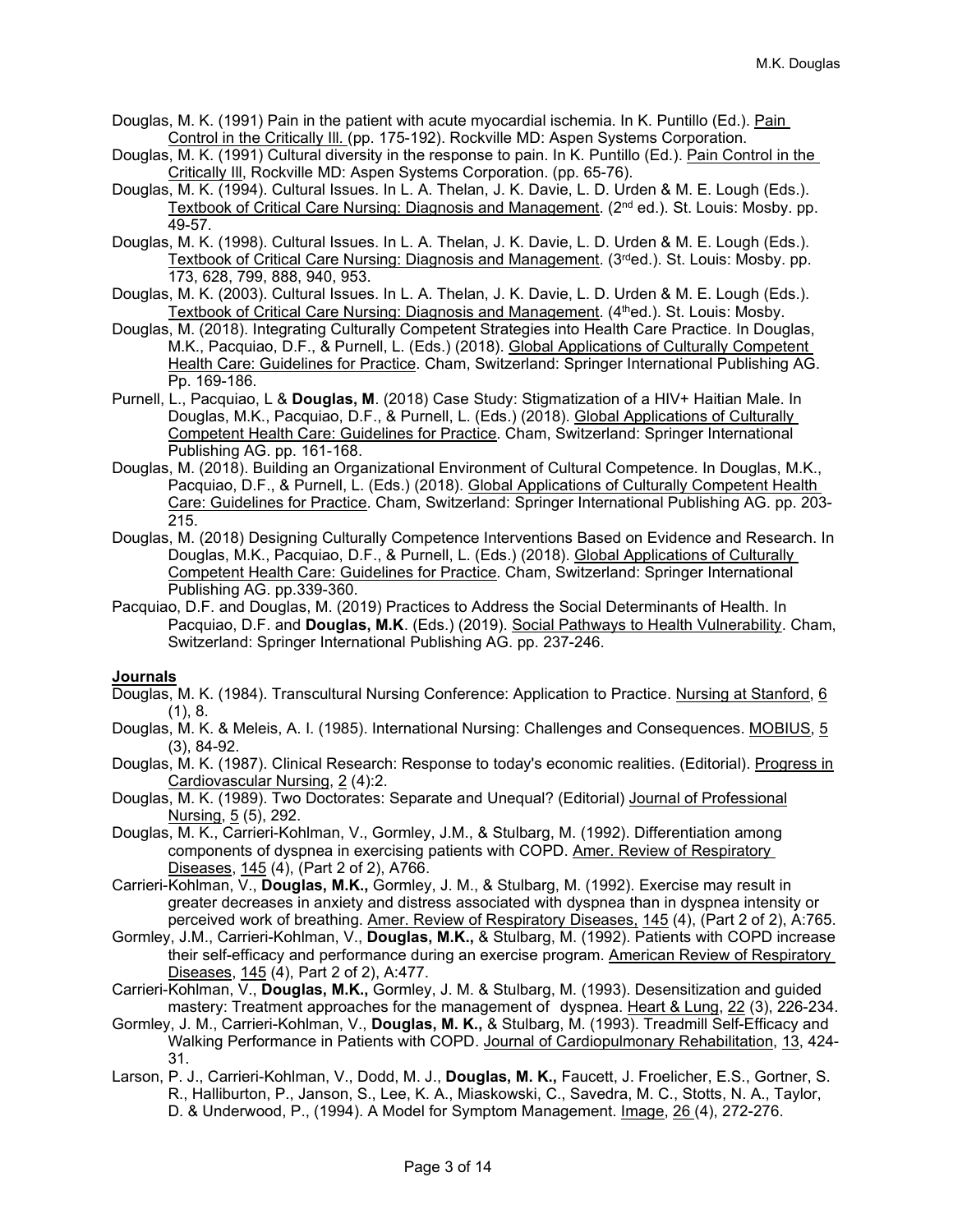- Meleis, A. I., **Douglas, M. K**., Eribes, C., Shih, F. & Messias, D. K. (1996). Employed Mexican women as mothers and partners: Valued, empowered and overloaded. Journal of Advanced Nursing, 23, 82- 90.
- Carrieri-Kohlman, V., Gormley, J., **Douglas, M.K.,** Paul, S., Stulbarg, M. (1996). Patients with Chronic Obstructive Pulmonary Disease can differentiate between sensory and affective dyspnea during exercise. Western Journal of Nursing Research, 18, 626-42.
- Douglas, M. K., Meleis, A. I., Eribes, C., & Kim, S. (1996). The Work of Auxiliary Nurses in Mexico: Stressors, Satisfiers, and Coping Strategies. International Journal of Nursing Studies, 33 (6), 495- 505.
- Carrieri-Kohlman, V., Gormley, J., **Douglas, M.K.,** Paul, S., Stulbarg, M. (1996). Exercise training decreases dyspnea and the distress and anxiety associated with it: Monitoring alone may be as effective as coaching. Chest, 110 (6),1526-1535.
- Dirks, J. L. & **Douglas, M.K.** (1997). Prioritizing competencies: Increasing nurse satisfaction with competency testing. Recruitment, Retention & Restructuring Report, 10 (1), 1-3.
- Douglas, M. K., Meleis, A.I. & Paul, S. M. (1997) Auxiliary Nurses in Mexico: Impact of multiple roles on their health. Health Care for Women International, 18, 355-367.
- Douglas, M. K. (1999). "Ethnic Cleaning:" The Ultimate Tragedy of Intolerance. Journal of Transcultural Nursing, 10 (2), 93.
- Douglas, M. K. (1999). "Pain as the Fifth Vital Sign: Will Cultural Variations be Considered. Journal of Transcultural Nursing, 10 (4), 285.
- Douglas, M. K. (2000). The Effect of Globalization on Health Care: A Double-Edged Sword. Journal of Transcultural Nursing, 11 (2), 85-86.
- Douglas, M. K. (2000). The Time Has Come for Interventional Studies in Transcultural Nursing and Health Care. Journal of Transcultural Nursing, 11 (4), 245.
- Douglas, M. K. (2002). On the Drafting of Standards for Transcultural Nursing Practice. Journal of Transcultural Nursing, 13 (1), 5.
- Douglas, M. K. (2002). Developing Frameworks for Providing Culturally Competent Health Care. Journal of Transcultural Nursing, 13 (3), 177.
- Douglas, M. K. (2003). Qualitative vs. Quantitative methodologies: And never the twain shall meet? Journal of Transcultural Nursing, 14 (2), 89.
- Davidson, P. M., Meleis, A.I., Daly, J, Douglas, M.K. (2003). Globalization as we enter the 21<sup>st</sup> century: Reflections and directions for nursing education, science, research and clinical practice. Contemporary Nurse, 15 (3), 161-174.
- Gold, J., **Douglas, M**., Thomas, M., Elliott, J., Rao, S., & Miaskowski, C. (2005) Pain and Post-Traumatic Stress in Adults Treated for Cancer. Journal of Pain. 6, (3), Suppl. 1, March, 2005, p. S78.
- O'Leary-Kelley, C. M., Puntillo, K. A., Barr, J., Stotts, N., & **Douglas, M. K**. (2005) Nutritional Adequacy in Patients Receiving Mechanical Ventilation Who Are Fed Enterally. American Journal of Critical Care. 14 (3). May, 2005. pp. 222-231.
- Douglas, M.K. & Lipson, J.L. (2008). Transcultural Nursing: The Global Agenda. Contemporary Nurse. 28 (1-2), pp. 162-164.
- Fahey, K., Rao, S. **Douglas, M.K.**, Thomas, M.L. Elliott, J.E. & Miaskowski, C. (2008). Nurse Coaching to Explore and Modify Patient Attitudinal Barriers Int erfering With Effective Cancer Pain Management. Oncology Nursing Forum. 35 (2), 233-240.
- Douglas, M.K., Pierce, J. U., Rosenkoetter, M., Callister, L.C., Hattar-Pollara, M., Lauderdale, J., Miller, J., Milstead, J. Nardi, D., Pacquiao, D.F., (2009). Standards of Practice for Culturally Competent Nursing Care: A Call for Comments. Journal of Transcultural Nursing, 20 (3), 257-277.
- Faris, J.A**., Douglas, M.K.**, Maples, D.C, Berg, L.R. & Thrailkill, A. (2010). Job Satisfaction of Advanced Practice Nurses in the Veterans Health Administration, Journal of the American Academy of Nurse Practitioners. 22. 35-44.
- Douglas, M.K., Pierce, J. U., Rosenkoetter, Pacquiao, D.F., Callister, L.C., Hattar-Pollara, M., Lauderdale, J., Milstead, J. Nardi, D., Purnell, L. (2011). Standards of Practice for Culturally Competent Nursing Care: 2011 Update. Journal of Transcultural Nursing. 22 (4), 317-333.
- Park, S. K., Stotts, N. A., **Douglas, M. K**., Donesky-Cuenco, D., & Carrieri-Kohlman, V. (2012, MAY/JUNE). Symptoms and functional performance in Korean immigrants with asthma or chronic obstructive pulmonary disease. Heart & Lung, 41(3), 226-237. doi:10.1016/j.hrtlng.2011.09.014.
- Gold, J. I., **Douglas, M.K**., Thomas, M.L., Elliott, J.E., Rao, S., Miaskowski, C. (2012). The Relationship Between Posttraumatic Stress Disorder, Mood States, Functional Status, and Quality of Life in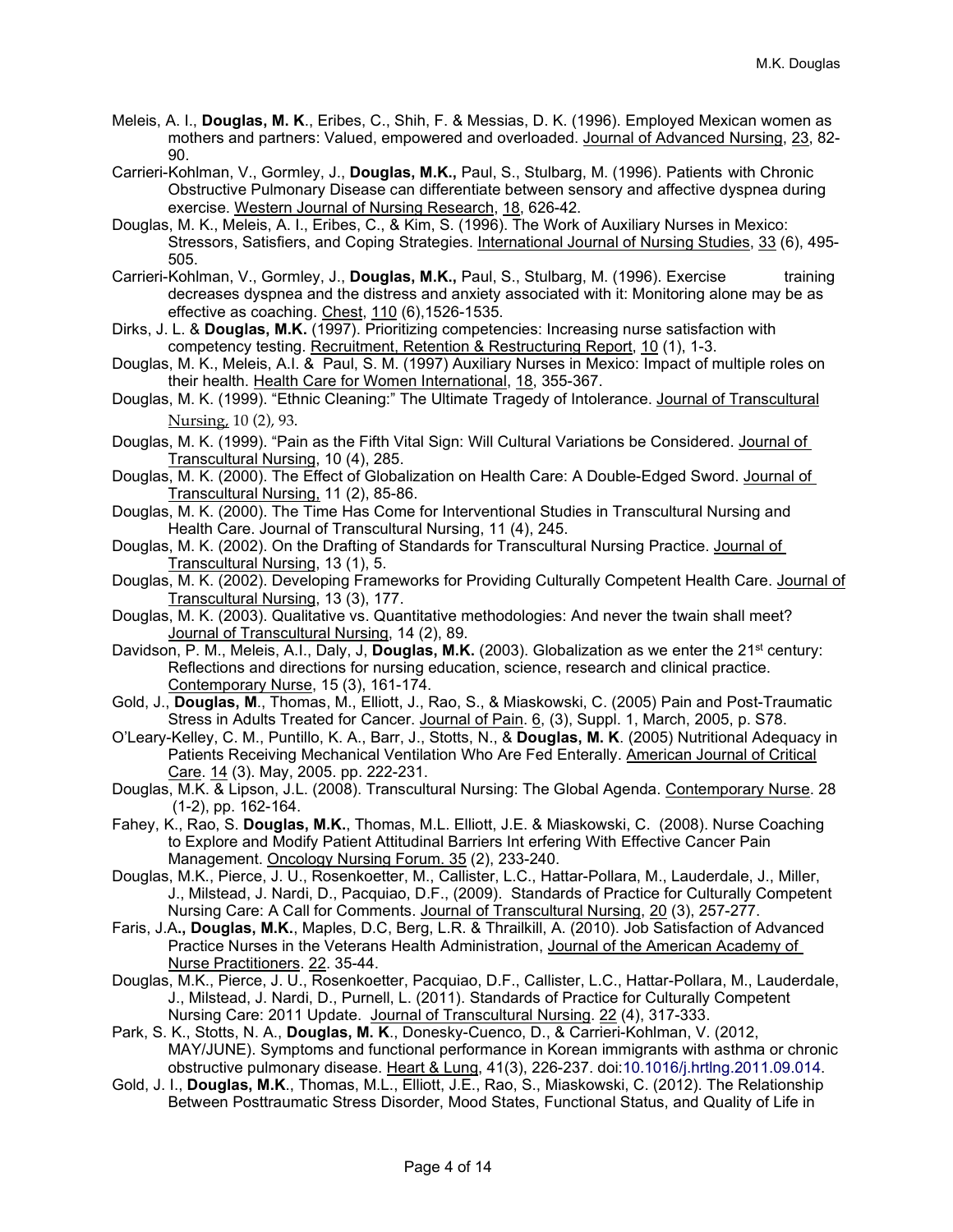Oncology Outpatients. Journal of Pain and Symptom Manag*ement.* 44 (4), 520-531. doi:10.1016/j.jpainsymman.2011.10.014.

- Douglas, M.K., Rosenkoetter, M., Pacquiao, D.F., Callister, L.C., Hattar-Pollara, M., Lauderdale, J, Milstead, J., Nardi, D., Purnell, L. (2013) *Standard della practica per un' assistenciza infermierista culturalmente competente: Aggiornato al 2011* (Standards of practice for culturally competent nursing care: 2011 Update). Salute e Societa'; Scenari pluarli dell' assistenza infermieristica. XII, no. 3, pp 33-66.
- Park, S.K., **Douglas, M.K.,** & Carrieri-Kohlman, V. (2014) Dyspnea Coping Strategies in Korean Immigrants with Asthma or Chronic Obstructive Pulmonary Disease. Journal of Transcultural Nursing, 25 (1).
- Douglas, M.K., Rosenkoetter, M., Pacquiao, D.F., Callister, L.C., Hattar-Pollara, M., Lauderdale, J, Milstead, J., Nardi, D., Purnell, L. (2014), Guidelines for Implementing Culturally Competent Nursing Care. Journal of Transcultural Nursing*.* 25 (2) pp. 109-121. (April, 2014)
- Marion, L., **Douglas, M.K.,** Lavin, M.A., Barr, N., Gazaway, S., Thomas, L., and Bickford, C. (2017) Implementation the New ANA Standard 8: Culturally Competent Practice. OJIN: The On-Line Journal of Nursing Issues. 22 (1), Jan.2017.

#### **Video**

Douglas, MK, Richardson, J., Pham, HV, Brockie, T, Napier-Tibere, B, & Gritts, R. (2002). Developing Cultural Competence**.** Communication (Vol. 4). The Home Care Companion Video Collection. Medford, Oregon: Healing Arts Communications: Health Care Training Systems, Inc.

#### **Dissertation**

Douglas, M. K. (1990). Physiologic and Behavioral Responses to Acute Myocardial Ischemic Pain in Mexican Male Patients. Dissertation Number 90-08978. Ann Arbor, U.M.I. (Univ. Microfilms Internat'l).

#### **FUNDED RESEARCH PROJECTS (ONLY MOST RECENT PROJECTS LISTED, SINCE 2000):**

- 1. **Women's Responses to Angina: A Comparative Study in Five Countries** (funded by University of California Pacific Rim grant) (7/99 -6/01) \$31,000 Year 1; \$33,000 Year 2
- 2. *Improving Cancer Pain Management* **Using AHCPR Cancer Pain Guidelines** (funded by Veterans Health Administration HSR&D NRI-97-026) (3/01/00 – 12/31/04) \$115,358 direct/yr 1; \$666,850 direct/yrs 1-4
- 3. Measurement of Pain in Patients with Severe Dementia (4/05 4/07) (indirect funding by the VA).
- 4. *Job Satisfaction of Advanced Practice Nurses Employed by the Veterans Health Administration (VHA***)**. (12/03 – 12/06) (indirect funding by the VA)

#### **INVITED EXTRAMURAL LECTURES/ABSTRACTS**

| Sept. 10, 1981        | "Cardiopulmonary Bypass: Implications for Post-Operative Care"<br>Cardiovascular Nursing in the 80's/San Francisco                    |
|-----------------------|---------------------------------------------------------------------------------------------------------------------------------------|
| Sept. 7, 1982         | "Electrophysiology Studies (EPS) for Complex Arrhythmias"<br>Cardiovascular Nursing in the 80's/San Francisco                         |
| Sept. 7, 1983         | "Management of the Patient with Recurrent Ventricular<br>Tachyarrhythmias"<br>Cardiovascular Nursing in the 80's/San Francisco        |
| July 16 - 20,<br>1984 | "Cardiovascular Critical Care Nursing" (in Spanish)<br>(48 hour continuing education course)<br>Hospital Espanol: Mexico City, MEXICO |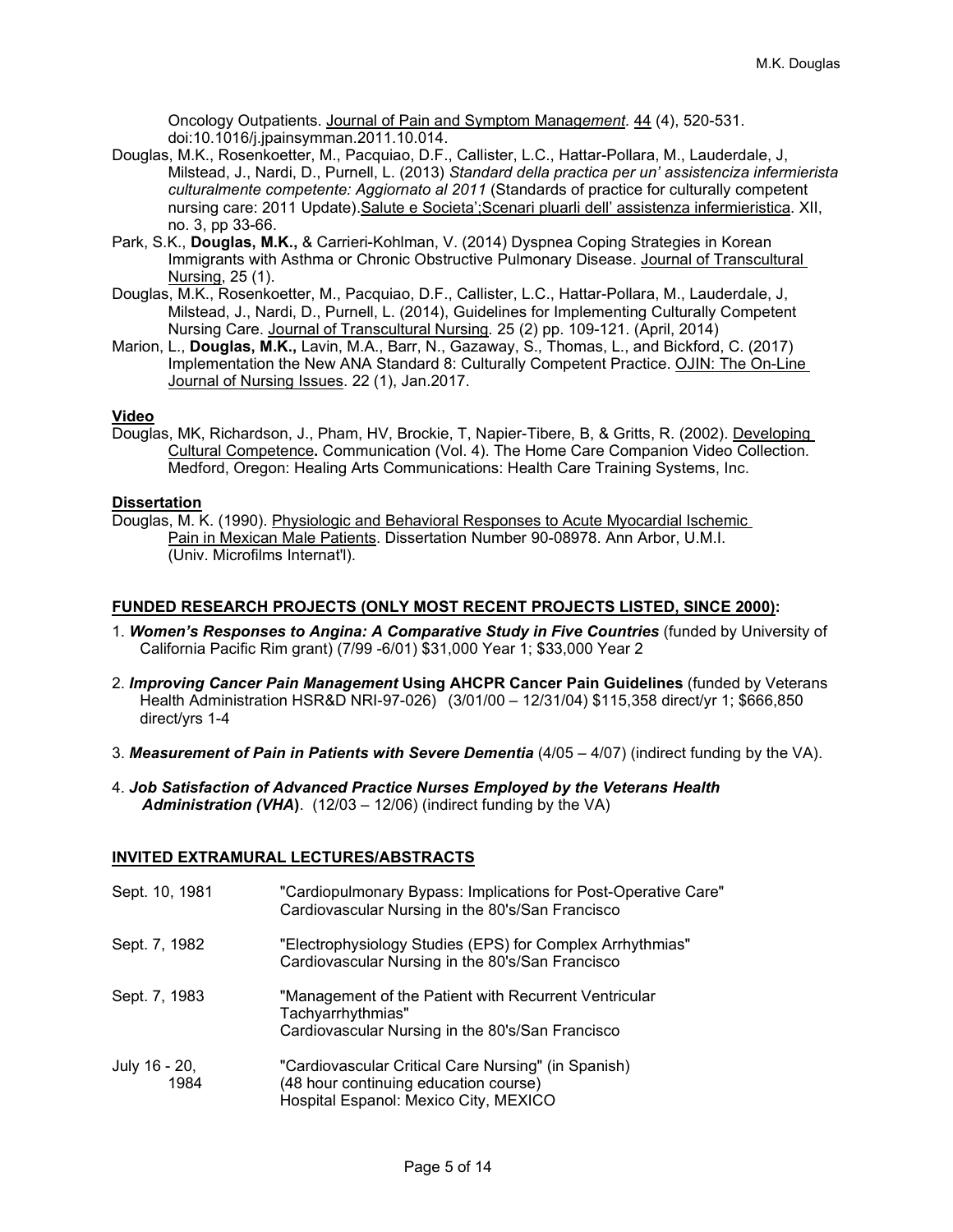| July 23 - 27,<br>1984 | "Cardiovascular Critical Care Nursing" (in Spanish)<br>(48 hour continuing education course)<br>Universidad de Nuevo Leon: Monterrey, MEXICO                                                          |
|-----------------------|-------------------------------------------------------------------------------------------------------------------------------------------------------------------------------------------------------|
| Aug 13 - 18,<br>1984  | "Cardiovascular Critical Care Nursing" (in Spanish)<br>(48 hour continuing education course)<br>Universidad de Guanajuato: Leon, MEXICO                                                               |
| Aug 20 - 25,<br>1984  | "Cardiovascular Critical Care Nursing" (in Spanish)<br>(48 hour continuing education course)<br>Mexican Nurses Association: Guadalajara, MEXICO                                                       |
| Sept 4, 1985          | "Radionuclide Assessment of Left Ventricular Function."<br>Cardiovascular Nursing in the 80's/San Francisco                                                                                           |
| Nov 6, 1985           | "Automatic Implantable Cardiac Defibrillator: Nursing Implications"<br>Mainstreams of Critical Care: San Francisco                                                                                    |
| Feb 5, 1986           | "Cross Cultural Issues in the Care of the Cardiac Patient"<br>Annual Nursing Education Program, Santa Clara Heart Association<br>San Jose, California                                                 |
| July 14-19,<br>1986   | "Cardiovascular Critical Care Nursing" (in Spanish)<br>(48 hour continuing education program)<br>Universidad de Nuevo Leon: Monterrey, Mexico                                                         |
| Sept 4, 1986          | "Trouble-Shooting AV Sequential Pacemakers"<br>Cardiovascular Nursing in the 80's/San Francisco                                                                                                       |
| April 29, 1987        | "Conducting International Research: The Enduring Challenge" (Poster)<br>12th Annual Nursing Research Conference<br>Western Institute of Nursing: Tempe, Arizona.                                      |
| Dec 3, 1987           | "Cultural Variations in the Response to Pain" in Pain: Integrating Nursing<br>Assessment (C.E. course) University of California, San Francisco                                                        |
| Sept 5 - 23,<br>1988  | "Concepts of Cardiovascular Nursing" (in Spanish)<br>(15-hour continuing education course)<br>Instituto Nacional de Cardiología: México City, MEXICO.                                                 |
| Sept 26-28,<br>1988   | "Advanced Electrocardiographic Interpretation" (in Spanish)<br>(24 hour continuing education course)<br>Universidad de Nuevo Leon: Monterrey, MEXICO.                                                 |
| Sept 30, 1988         | "Cultural Issues in the Care of the Cardiac Patient"<br>at 18th Annual Symposium of the Texas Heart Institute, Houston, Texas                                                                         |
| Nov 4, 1988           | "Cardiovascular Nursing" (8 hour C.E. course)<br>Veterans Affairs Medical Center/Palo Alto, CA                                                                                                        |
| Feb 10, 1989          | "Cardiovascular Nursing" (8 hour C.E. course)<br>Veterans Affairs Medical Center/Palo Alto, CA                                                                                                        |
| May 3, 1989           | "Pain Responses in Mexican Patients - Preliminary Findings" (Poster)<br>The 22nd Annual Communicating Nursing Research Conference,<br>Western Society for Research in Nursing (WICHEN); San Diego, CA |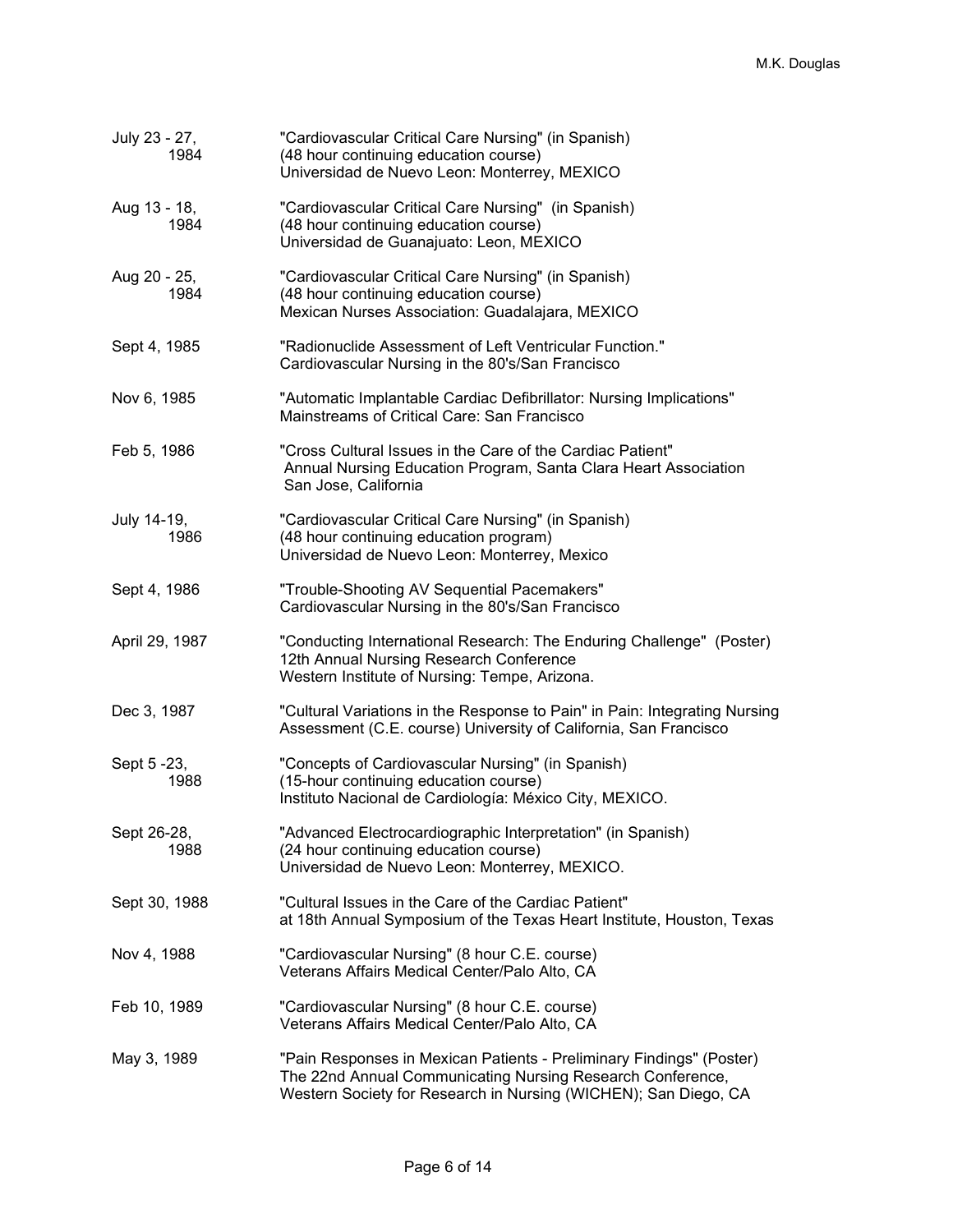| Sept 28, 1990   | "Pain Responses in Mexican Patients" (Research paper)<br>16th Annual Transcultural Nursing Society Conference<br>Seattle, Washington                                                                                                                                                                                                                                     |
|-----------------|--------------------------------------------------------------------------------------------------------------------------------------------------------------------------------------------------------------------------------------------------------------------------------------------------------------------------------------------------------------------------|
| April 5, 1991   | "How Cultural Beliefs Affect Health Behavior" (panelist).<br>Intercultural Resources Forum, Santa Clara, CA                                                                                                                                                                                                                                                              |
| April 12, 1991  | "The Patient with Medical/Surgical Cardiovascular Disease" (8 hr)<br>Veterans Affairs Medical Center/Palo Alto, CA                                                                                                                                                                                                                                                       |
| May 10, 1991    | "Conducting Research in Mexico/Results of One Study on Pain Behaviors."<br>4th Annual Hispanic Nursing Symposium. Univ. of CA, San Francisco                                                                                                                                                                                                                             |
| Sept 5, 1991    | "Working with the International Patient: Evaluation of Transcultural<br>Issues in the Cardiovascular Patient"<br>Stanford University Hospital National Symposium on Cardiovascular<br>Nursing. San Francisco, California.                                                                                                                                                |
| Sept 19, 1991   | "International Nursing: Challenges and Consequences." (Keynote Address)<br>and "Cultural Meanings of Health and Illness."<br>@ 1st Worldwide Confederation of Interplasts (Volunteer organization<br>performing reconstructive surgery in developing nations). Palo Alto, CA                                                                                             |
| Oct 23, 1991    | "Cross Cultural Assessment of Pain Behaviors." (Poster) American<br>Nurses Association, Council of Nurse Researchers 1991 International<br>Conference "Nursing Research: Global Health Perspectives." Los Angeles, CA                                                                                                                                                    |
| May 18, 1992    | "Patients with COPD increase their Self-Efficacy and Performance during<br>an Exercise Program" (Poster) at 1992 International Conference of the<br>American Thoracic Society. Miami Beach, FLA.                                                                                                                                                                         |
| May 20, 1992    | "Differentiation among Components of Dyspnea in Exercising Patients<br>with COPD." (Poster) at 1992 International Conference of the American<br>Thoracic Society. Miami Beach, FLA                                                                                                                                                                                       |
| May 20, 1992    | "Exercise may Result in Greater Increases in Anxiety and Distress<br>associated with Dyspnea than in Dyspnea Intensity or Perceived work of<br>Breathing." (Poster) at 1992 International Conference of the American<br>Thoracic Society. Miami Beach, FLA.                                                                                                              |
| May 25, 1992    | "Acute Myocardial Ischemic Pain Responses in Mexican Male Patients."<br>(Poster). XIV InterAmerican Congress of Cardiology. Orlando, FLA.                                                                                                                                                                                                                                |
| August 27, 1992 | "Roles and Health: Women in Low Income Jobs in Mexico" (Research<br>Paper). 5th International Congress on Women's Health Issues:<br>"Environment, Daily Life and Health: Women's Strategies"<br>COPENHAGEN, DENMARK                                                                                                                                                      |
| October 2, 1992 | "Acute Myocardial Ischemic Pain Responses in Mexican Patients"<br>(Research Paper). Japanese Academy of Nursing Science<br>1st International Nursing Research Conference. TOKYO, JAPAN                                                                                                                                                                                   |
| Dec 3-5, 1992   | "Nursing Assessment of the Adult Patient requiring Valvuloplasty"<br>"Hemodynamic Profile of the Patient with Valvular Heart Disease"<br>"Nursing Care of Patient with Valvular Heart Disease"<br>"Nursing Care of the Patient requiring Anticoagulation Therapy"<br>"Valvuloplasty: Future Directions"<br>"Cardiac Transplantation" (all lectures delivered in Spanish) |
|                 |                                                                                                                                                                                                                                                                                                                                                                          |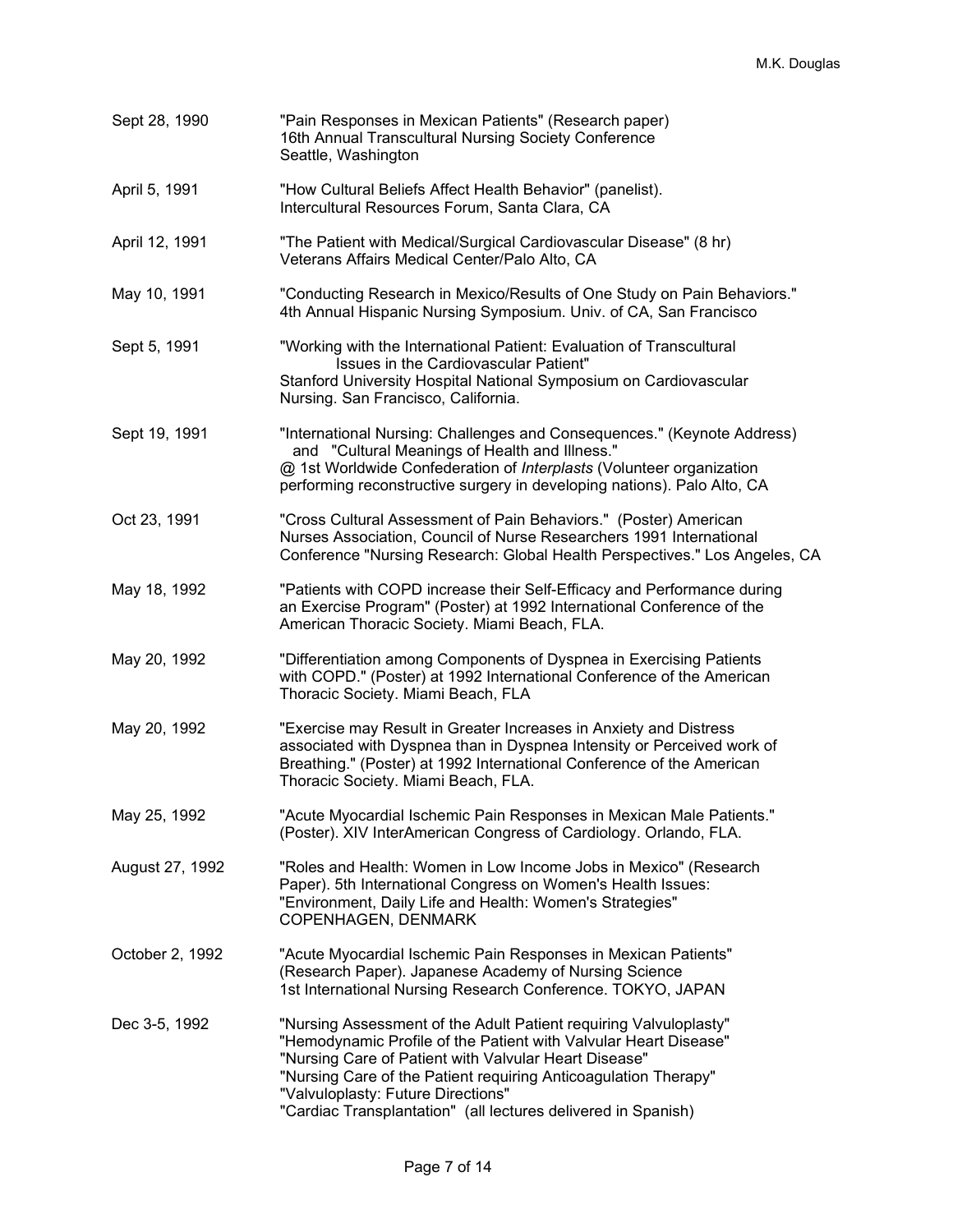|                       | XXIX Congress of the Society of Cardiology & Cardiovascular Surgery/<br>Chilean Society of Cardiology & Cardiovascular Surgery Nurses.<br>LA SERENA, CHILE                                                                                                                                                                                                                                                                                                                                                                            |
|-----------------------|---------------------------------------------------------------------------------------------------------------------------------------------------------------------------------------------------------------------------------------------------------------------------------------------------------------------------------------------------------------------------------------------------------------------------------------------------------------------------------------------------------------------------------------|
| June 21, 1993         | "Auxiliary Nurses in Mexico: Role Integration & Health" (Research<br>Paper) Sigma Theta Tau International Nursing Research Congress,<br>MADRID, SPAIN.                                                                                                                                                                                                                                                                                                                                                                                |
| June 29, 1993         | "Ethics in Cross Cultural Research: Maintaining the Integrity of the Data."<br>The 4th International Scientific Nursing Congress of the Faculty of<br>Nursing, at the University of Alexandria, ALEXANDRIA, EGYPT.                                                                                                                                                                                                                                                                                                                    |
| Sept. 21, 1993        | "Qualitative Research Methodologies: Barriers to Access"<br>The 19th Annual Transcultural Nursing Society Conference. Flagstaff, AZ.                                                                                                                                                                                                                                                                                                                                                                                                  |
| Oct 23, 1993          | "Health Opportunities Overseas" National Council for International Health<br>Seminar at Annual Conference of American Public Health Association. San<br>Francisco, CA                                                                                                                                                                                                                                                                                                                                                                 |
| March 17, 1994        | "Cultural Aspects of Pain Management" California Pacific Medical Center<br>Nursing Education Program. San Francisco, CA                                                                                                                                                                                                                                                                                                                                                                                                               |
| June 8, 1994          | "Nursing's Response to the AIDS/HIV Epidemic in the U.S."<br>Chinese Nurses' Association's International Nursing Academic Conference.<br><b>BEIJING, CHINA</b>                                                                                                                                                                                                                                                                                                                                                                        |
| June 21, 1994         | "Current Therapies for the Treatment of Acute Myocardial Infarction"<br>"Nursing's Response to the AIDS/HIV Epidemic in the U.S."<br>Chinese Nurses' Association: Continuing Nursing Education Program.<br>Peoples' Hospital #6, SHANGHAI, CHINA                                                                                                                                                                                                                                                                                      |
| December 6-9,<br>1995 | "Cardiovascular Disease in Women" (Keynote address)<br>"Levels of Nursing Care in Cardiovascular Disease: Coronary Care Nrsg"<br>"Epidemiology of Cardiovascular Disease in U.S. Women"<br>"Congestive Heart Failure: Pharmacologic and Non-Pharmacologic Tx "<br>Patient Education: The Post-Myocardial Infarction Patient"<br>"Influence of Science & Technology on Cardiovascular Nursing's role"<br>[All lectures delivered in Spanish]<br>XV Inter-American Congress of Cardiology: Nursing Council Sessions.<br>SANTIAGO, CHILE |
| April 29, 1996        | "Ethics in Critical Care: Cultural Diversity and End-of Life Decisions"<br>Stanford University Medical Center, Dept. of Nursing Services<br>Stanford, CA                                                                                                                                                                                                                                                                                                                                                                              |
| May 19-23, 1997       | "The Research Process"<br>"Developing a Quality Management Program"<br>"Establishing a System of Competency testing"<br>"Professional and Technical Writing"<br>"Development of Professional Standards of Nursing Practice"<br>[All lectures delivered in Spanish]<br>Nicaraguan Ministry of Health Leadership & Development Course for Nurses<br>(Coordinated by Duquesne University Center for International Nursing)<br>MANAGUA, NICARAGUA                                                                                         |
| Oct 29-Nov 6, 1997    | "Teaching Strategies for Community Health Workers"<br>(Coordinated by Duquesne University Center for International Nursing)<br>CHULUCANUS, PERU                                                                                                                                                                                                                                                                                                                                                                                       |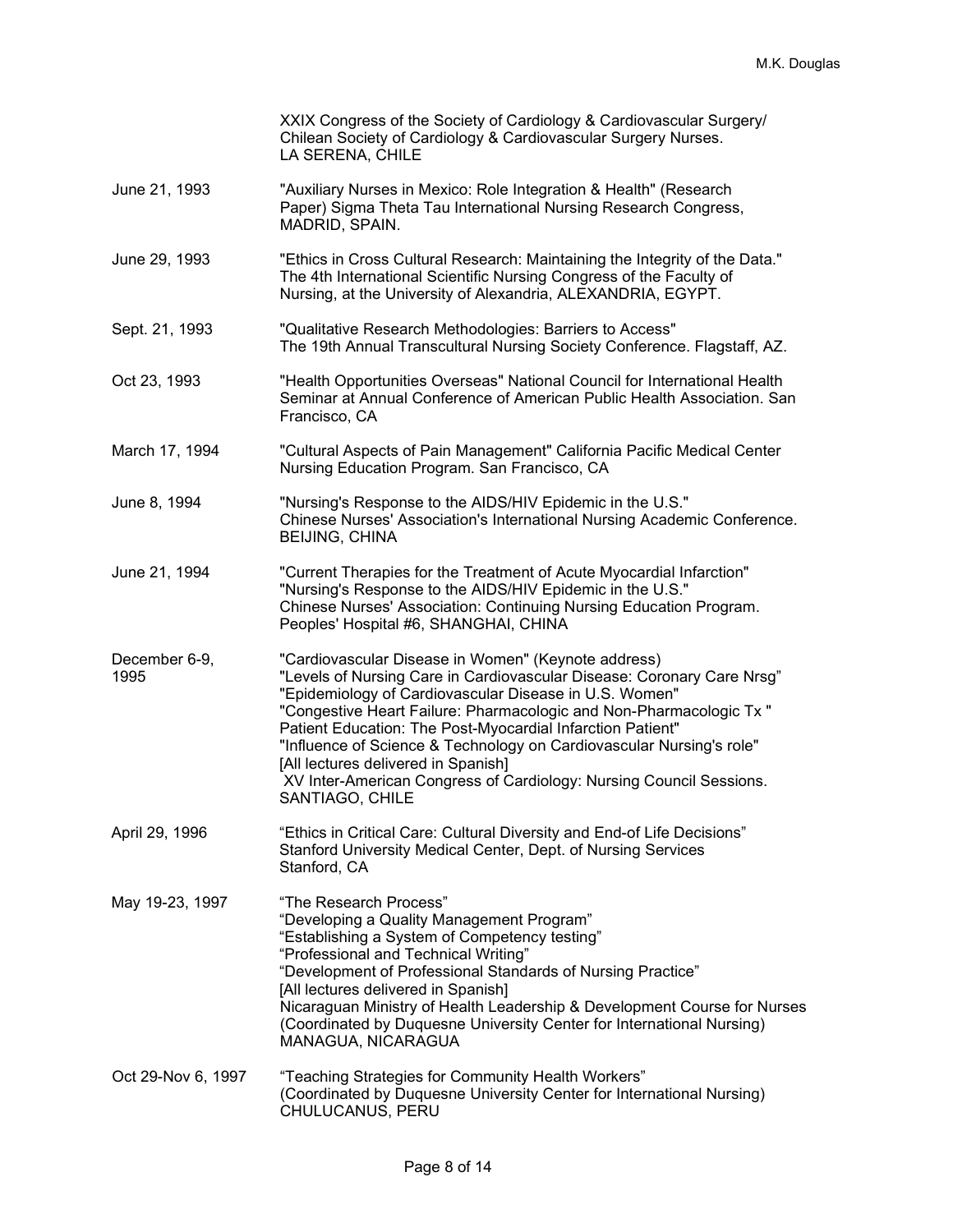| Nov. 18, 1997      | "Gender & Ethnic Differences in the Response to Anginal Pain: Preliminary<br>Findings" UCSF Stanford Health Care Program: Advances in Clinical Practice<br>through Nursing Research, San Francisco, California                                                                                                                                                                                                                                                            |
|--------------------|---------------------------------------------------------------------------------------------------------------------------------------------------------------------------------------------------------------------------------------------------------------------------------------------------------------------------------------------------------------------------------------------------------------------------------------------------------------------------|
| Nov. 20, 1997      | "Cultural Diversity in the High-Risk Population in the Community" (3 hour class)<br>Graduate Division, School of Nursing, San Jose State University                                                                                                                                                                                                                                                                                                                       |
| June 23, 1998      | "Gender and Ethnic Differences in the Response to Pain"<br>9th International Congress on Women's' Health, Alexandria, EGYPT                                                                                                                                                                                                                                                                                                                                               |
| Nov 1 - 13, 1998   | "Teaching Strategies for Community Health Nurses: Part II. Evaluation of<br>Community Health Assessment and Education Program" (1 week course)<br>"Health Promotion, Treatment and Maintenance for Community Health<br>Volunteers." (1-week course). (Coordinated by Duquesne University<br>Center for International Nursing) CHULUCANUS, PERU [in Spanish].                                                                                                              |
| Aug $2 - 6$ , 1999 | "International Nursing Care Seminar: Challenges for Nursing in the New<br>Millennium"<br>1) Keynote: "The International and Transcultural Nursing Perspective of the<br>Practice of Nursing". [in Spanish]<br>2) "Care as the Essence of Nursing in a High-Tech Environment."[in Spanish]<br>3) "Implementing Transcultural Concepts within Cardiovascular Nursing<br>Practice." [in Spanish].<br>Universidad Nacional de Colómbia, Faculty of Nursing. Bogotá, COLÓMBIA. |
| Oct. 7, 1999       | "Writers' Workshop" presented at the "25 <sup>th</sup> Annual Transcultural Nursing Society<br>Research Conference" (Snowbird, Utah).                                                                                                                                                                                                                                                                                                                                     |
| Feb. 17, 2000      | "Writers' Workshop" presented at the "3 <sup>rd</sup> Annual Southern Regional<br>Transcultural Nursing Society Conference" (Savannah, Georgia).                                                                                                                                                                                                                                                                                                                          |
| Mar 30, 2000       | "Cultural Issues in Death and Dying." VA Women Chaplains National<br>Conference, VA Palo Alto health Care System, Palo Alto, CA.                                                                                                                                                                                                                                                                                                                                          |
| April 4, 2000      | "Culturally Sensitive Care for the Cardiac Patient" 18th Annual Scientific Sessions<br>for Cardiovascular Nursing. Santa Clara County Heart Association, San Jose, CA                                                                                                                                                                                                                                                                                                     |
| Jun 22-23, 2000    | Visiting Scholar: University of Alicante, School of Nursing<br>1) "La Bioética y los Cuidados de Enfermería en el Fin de la Vida" [Bioethics and<br>Nursing Care at End of Life]<br>2) "El Dolor Precordiál en las Mujeras desde la Perspectíva Transculturál"<br>[Symptoms of Women with Angina: A Transcultural perspective]<br>3) "Enfermería Transculturál: Definiciones y Práctica" [Transcultural Nursing:<br>Definitions and Practice]<br>Alicante, SPAIN          |
| July 14, 2000      | "An Approach to Evidence-Based Practice"<br>Promoting Quality Nursing Care Through Evidence-Based Practice<br>West Los Angeles VA Health Care System.                                                                                                                                                                                                                                                                                                                     |
| Sept 12, 2000      | "A Primer on Evidence-Based Practice" Joint VA & Kaiser Permanente Workshop<br>on Evidence-Based Practice. Oakland, California. (Videotaped at Kaiser's<br>recording studio)                                                                                                                                                                                                                                                                                              |
| Oct. 5, 2000       | "Gender and Ethnic Variations in the Response to Anginal Pain"<br>International Transcultural Nursing: Leading into the New Millennium.<br>26th Annual Transcultural Nursing Society Research Conference                                                                                                                                                                                                                                                                  |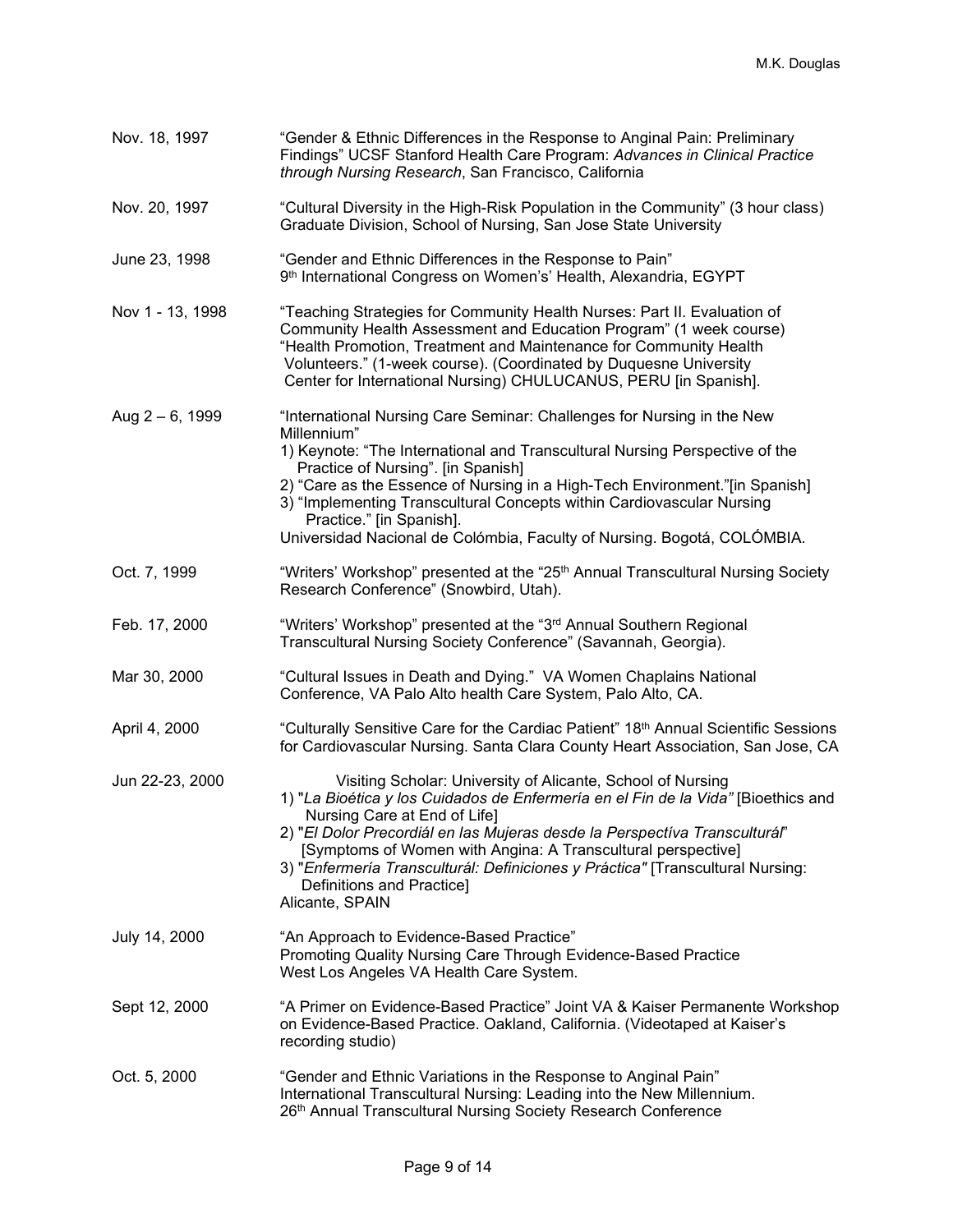|                      | Brisbane/Gold Coast, AUSTRALIA                                                                                                                                                                                                                                                                                                                                                                         |
|----------------------|--------------------------------------------------------------------------------------------------------------------------------------------------------------------------------------------------------------------------------------------------------------------------------------------------------------------------------------------------------------------------------------------------------|
| October 9, 2000      | Visiting Scholar: University of Western Sydney<br>1) "Life Cycle of an International Research Study on Angina: The Genesis of the<br>SWAN study"<br>2) "Evidence-Based Practice: A model for Research Utilization in the Clinical<br>Arena"<br>3) "Using Transcultural Nursing in Critical Care: Issues and Reflections"<br>Cardiac Research Seminar, St. George's Medical Center<br>Sydney, AUSTRALIA |
| March 3, 2001        | Nursing's Role in the Prevention of Cardiovascular Disease" presented at Annual<br>Meeting of the Mexican Society of Cardiology, Mexico City, MEXICO                                                                                                                                                                                                                                                   |
| March 9, 2001        | "An Approach to Evidence-Based Practice". Presented at 19 <sup>th</sup> Conference of the<br>Sierra Pacific (VISN 21) Nursing Research Conference. San Francisco VA<br>Medical Center, San Francisco, California                                                                                                                                                                                       |
| August 25, 2001      | Transcultural Nursing: Principles of Care for Patients with Cardiovascular<br>Diseases. National Institute of Cardiology, Mexico City, MEXICO                                                                                                                                                                                                                                                          |
| October 11, 2001     | "Writers' Workshop" presented at the "27 <sup>th</sup> Annual Transcultural Nursing Society<br>Conference" Pittsburgh, Pennsylvania.                                                                                                                                                                                                                                                                   |
| November 20, 2001    | "Insuficiencia Coronaria en la Mujer" [Coronary Insufficiency in Women]<br>The "Sor Maria Guadalupe Alacoque Lecture."<br>XXII National Congress of Cardiology, Cancún, MEXICO.                                                                                                                                                                                                                        |
| Jan 28 - Feb 1, 2002 | Hermitage International Visiting Scholar, University of Alberta, School of<br>Nursing, Edmonton, Alberta, Canada<br>1) "Symptoms in Women with Angina: An International Study"<br>2) "Integrating Scholarship as a Criterion of Standard Clinical Practice"<br>3) "The Effect of Globalization on Health Care: A Double-Edged Sword"                                                                   |
| May 2, 2002          | "PTSD Symptoms, Quality of Life, and Functional Status in Adults Treated for<br>Cancer". UCSF Stanford Patient Care Services Research Day (Poster<br>presentation)                                                                                                                                                                                                                                     |
| June 27, 2002        | SYMPOSIUM: Symptoms of Women with Angina (SWAN): An International<br>Collaborative Research Project. The Thirteenth International Congress on<br>Women's Health Issues. Ewha Womans University, Seoul, KOREA.                                                                                                                                                                                          |
| Oct 16, 2002         | Symptoms of Women with Angina (SWAN): An International Collaborative<br>Research Project. 8 <sup>th</sup> Pan American Nursing Research Colloquium.<br>Mexico City, MÉXICO.                                                                                                                                                                                                                            |
| Nov 13, 2002         | Visiting Scholar: University of Alicante, School of Nursing<br>1) Introduction to Qualitative Research<br>2) The Theoretical Foundations of Qualitative Research<br>3) Increasing Significance of Qualitative Research<br>Alicante, SPAIN                                                                                                                                                              |
| Nov 14, 2002         | "El Cuidado a la Persona con Dolor: Matices Culturales" [Care of the Person in<br>Pain: Cultural Perspectives.<br>Il Jornadas de Cultura de los Cuidados and the IV Reunión de Investigación<br>Cualitativa en Salud. University of Alicante, Alicante, SPAIN                                                                                                                                          |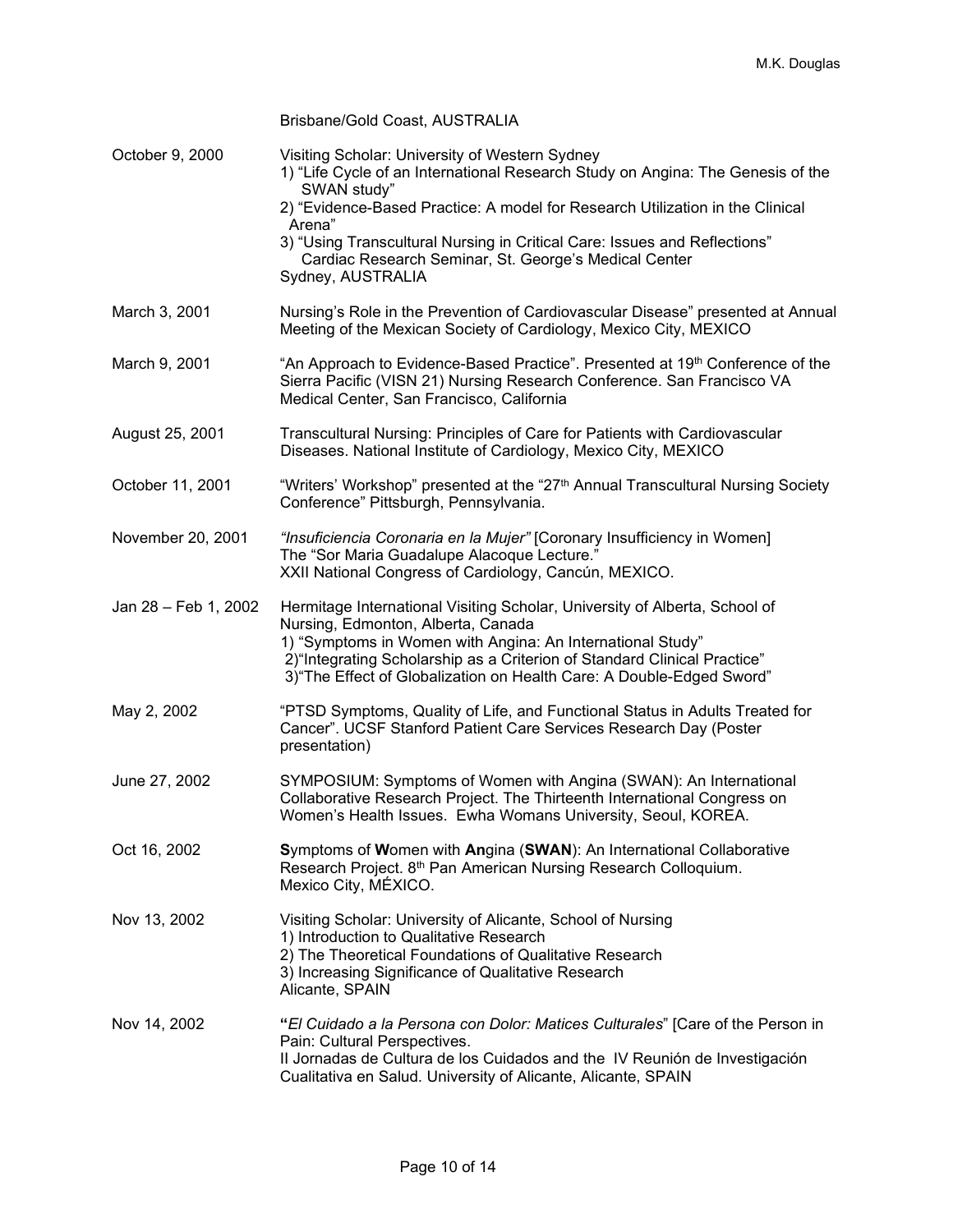| Nov 21, 2002        | "Providing Culturally Congruent Health Care: Issues, Strategies and Priorities for<br>Research". (Keynote) VI Nursing Research Congress -- European Priorities and<br>Their Practical Impact. Madrid, SPAIN.                  |
|---------------------|-------------------------------------------------------------------------------------------------------------------------------------------------------------------------------------------------------------------------------|
| June 11, 2003       | "The Effect of Globalization on Nursing Practice" (Keynote) Transcultural Nursing<br>Practice in the 21 <sup>st</sup> Century. Annual Conference of the Irish Board on Nursing.<br>DUBLIN, IRELAND                            |
| Aug. 27, 2003       | "Establishing an Evidence-Based Practice Committee in a Clinical Setting"<br>Nurses Organization of the Veterans Affairs (NOVA) Foundation Research<br>Seminar "Research utilization to Improve Practice". Las Vegas, Nevada. |
| October 2, 2003     | "Ethical Issues of Recruiting Foreign Trained Nurses". Stanford University<br>Medical Center's Annual Cardiovascular Nursing Symposium,<br>Redwood City, California.                                                          |
| October 15, 2003    | "Building an International Research Team: From Design to Implementation".<br>Pre-conference Seminar. 29th Annual Transcultural Nursing Conference,<br>San Antonio, Texas                                                      |
| October 17, 2003    | "Globalization: Its Effect on the Health and Nursing". Keynote address.<br>29th Annual Transcultural Nursing Conference. San Antonio, Texas.                                                                                  |
| April 16, 2004      | "Establishing Evidence-Based Practice Committee in a Clinical Setting" at<br>Department of Veterans Affairs, Excellence through Evidence, Phoenix AZ.                                                                         |
| June 15, 2004       | "Women and Heart Disease: A Cross Cultural Study of Symptom Management".<br>30 <sup>th</sup> Annual Conference of the Transcultural Nursing Society, Alicante, SPAIN                                                          |
| August 18, 2004     | "Designing Nursing Research to Maximize Return on Investment"<br>Veterans Health Administration 2004 Senior Management Conference,<br>Washington, DC                                                                          |
| October 27, 2004    | "Women & Chest Pain: Current Research Findings" Advanced Practice Nurse<br>Conference. VA Palo Alto Health Care System, Palo Alto, CA                                                                                         |
| October 27, 2004    | "Writer's Workshop-Writing for Publications" UCSF/Stanford Research Day<br>South San Francisco, CA                                                                                                                            |
| March 2, 2005       | "Improving Pain Management in Cancer Patients".<br>4 <sup>th</sup> VA National Leadership Conference: Pain Management and End of Life Care<br>Conference. Fort Lauderdale, Florida                                            |
| April 5, 2005       | "Qualitative Research Methodologies" (Graduate Seminar)<br>San Jose State University, School of Nursing, San Jose, CA                                                                                                         |
| May 10, 2005        | "Faculty Workshop-Writing for Publications" University of Alabama, School of<br>Nursing. Tuscaloosa, Alabama                                                                                                                  |
| Nov. 29-Dec 5, 2005 | Visiting Professor, American University of Beirut, Faculty of Nursing, Beirut,<br>Lebanon (Faculty Workshop-Writing for Publications"; plus research and writing<br>consultation with faculty researchers.                    |
| May 9, 2006         | "Job Satisfaction of Advance Practice Nurses in the VHA". 2006 Annual<br>VA-VISN 21 Nursing Research Consortium Conference, Palo Alto, CA<br>(Podium)                                                                         |
| Nov. 24-28, 2008    | Migracion Internacional de Enfermeras (International Migration of Nurses)<br>Taller: Escritos Cientificos en Journales Internacionales (Workshop: Scientific                                                                  |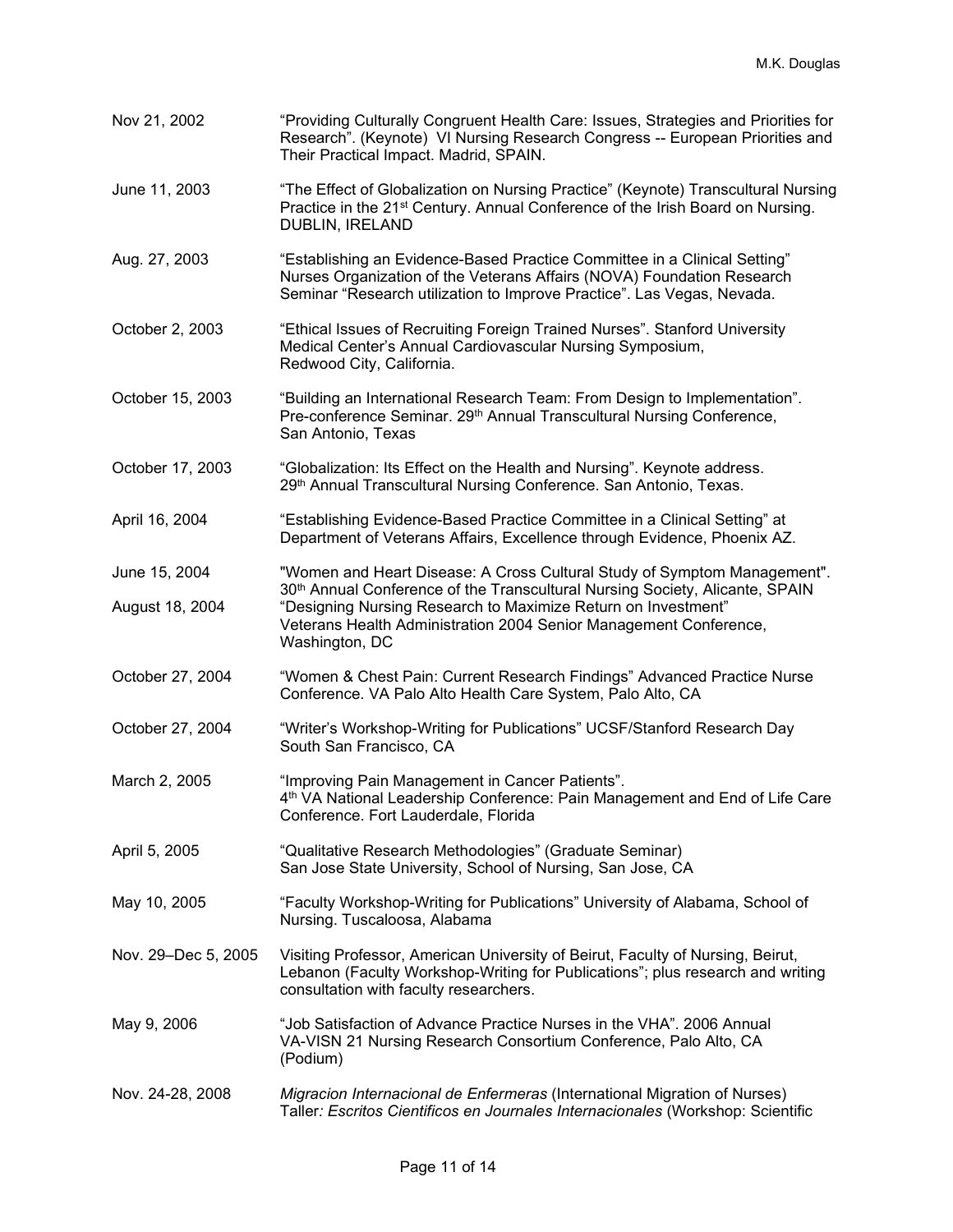|                                  | Writing for International Journals)<br>Estandares para la Competencia Cultural en la Practica de los Profesionales de<br>Salud (Standards of Practice for Culturally Competent Nursing Care)<br>Metodos de Investigacion para Abordar la Cultura y la Salud (Qualitative<br>Research Methods for Investigating Cultural Phenomena)<br>II International Meeting of the Cultural Health Care Network, and<br>III International Seminar on Cultural Health Care, jointly sponsored by the<br>Schools of Nursing of the Universidad Nacional de Colombia and the<br>Universidad Javeriana, BOGOTÁ, COLOMBIA |
|----------------------------------|---------------------------------------------------------------------------------------------------------------------------------------------------------------------------------------------------------------------------------------------------------------------------------------------------------------------------------------------------------------------------------------------------------------------------------------------------------------------------------------------------------------------------------------------------------------------------------------------------------|
| June $3 - 5$ , 2013              | "Standards of Practice for Culturally Competent Nursing Care" (Keynote)<br>"Transcultural Nursing Research Agenda: Identifying Priorities for Future<br>Research in Transcultural Nursing"<br>"Writing for Publications- A Faculty Workshop"<br>Il National Transcultural Nursing Congress,<br>Akdeniz University, Faculty of Nursing, Antalya, TURKEY<br>(lectures prepared by M. Douglas but presented by Dr. Marianne Hattar-Pollara<br>due to M. Douglas's unanticipated surgery)                                                                                                                   |
| Sept.26, 2014 &<br>March 6, 2015 | "Writing for Publications - for Faculty & Students". California State University,<br>Nursing Department, Turlock, California Parts 1 & 2                                                                                                                                                                                                                                                                                                                                                                                                                                                                |
| March 24, 2015                   | Gannett Foundation Award Lecture Diversity, Inclusion & Sustainability In Nursing<br>Education. American Association of Colleges of Nursing (AACN) Spring Annual<br>Meeting, Washington, DC                                                                                                                                                                                                                                                                                                                                                                                                             |
| May 10, 2016                     | "Culturally Congruent Care: Why Diversity makes a Difference" American Nurses<br>Association National Nurses Day Webinar presentation. Silver Spring, Maryland.                                                                                                                                                                                                                                                                                                                                                                                                                                         |
| Nov. 4, 2016                     | "Writing for Professional Publications: How Do I Get My Manuscript Published?"<br>Pre-Conference dinner lecture, Augusta University School of Nursing, Augusta,<br>Georgia.                                                                                                                                                                                                                                                                                                                                                                                                                             |
| Nov. 5, 2016                     | "Standards of Practice: Where is the Evidence?" Keynote address for the Beta<br>Omicron Chapter of Sigma Theta Tau International 2016 Evidence -Based Practice<br>Conference titled Using Diversity and Inclusion Standards of Evidence-Based<br>Practice to Improve Patient Care. Health Sciences campus, Augusta University,<br>Augusta Georgia                                                                                                                                                                                                                                                       |

# **EDITORIAL ACTIVITIES**

- 1985-90 *Progress in Cardiovascular Nursing:* Charter **Co-Editor**
- 1990-07 *Progress in Cardiovascular Nursing:* Editorial Board member & Peer Reviewer
- 1992-99 *Heart and Lung:* Peer Reviewer
- 1994-98 *Journal of Transcultural Nursing:* Editorial Board member & Peer Reviewer
- 1994-98 *American Journal of Critical Care*: Peer Reviewer
- 1997-now *Journal of Scholarly Inquiry:* Peer Reviewer
- 1997-13 *Journal of Transcultural Nursing:* **Editor-in-Chief**
- 2014-now *Journal of Transcultural Nursing,* Peer Reviewer
- 2014-now *Nursing Outlook:* Peer Reviewer
- 2016-now *Japanese Journal of Nursing Science:* Peer Reviewer
- 2017-now *Critical Care Nurse*: Peer Reviewer
- 2018-now *Canadian Journal of Diabetes*: Peer Reviewer
- Western Journal of Nursing Research-Peer Reviewer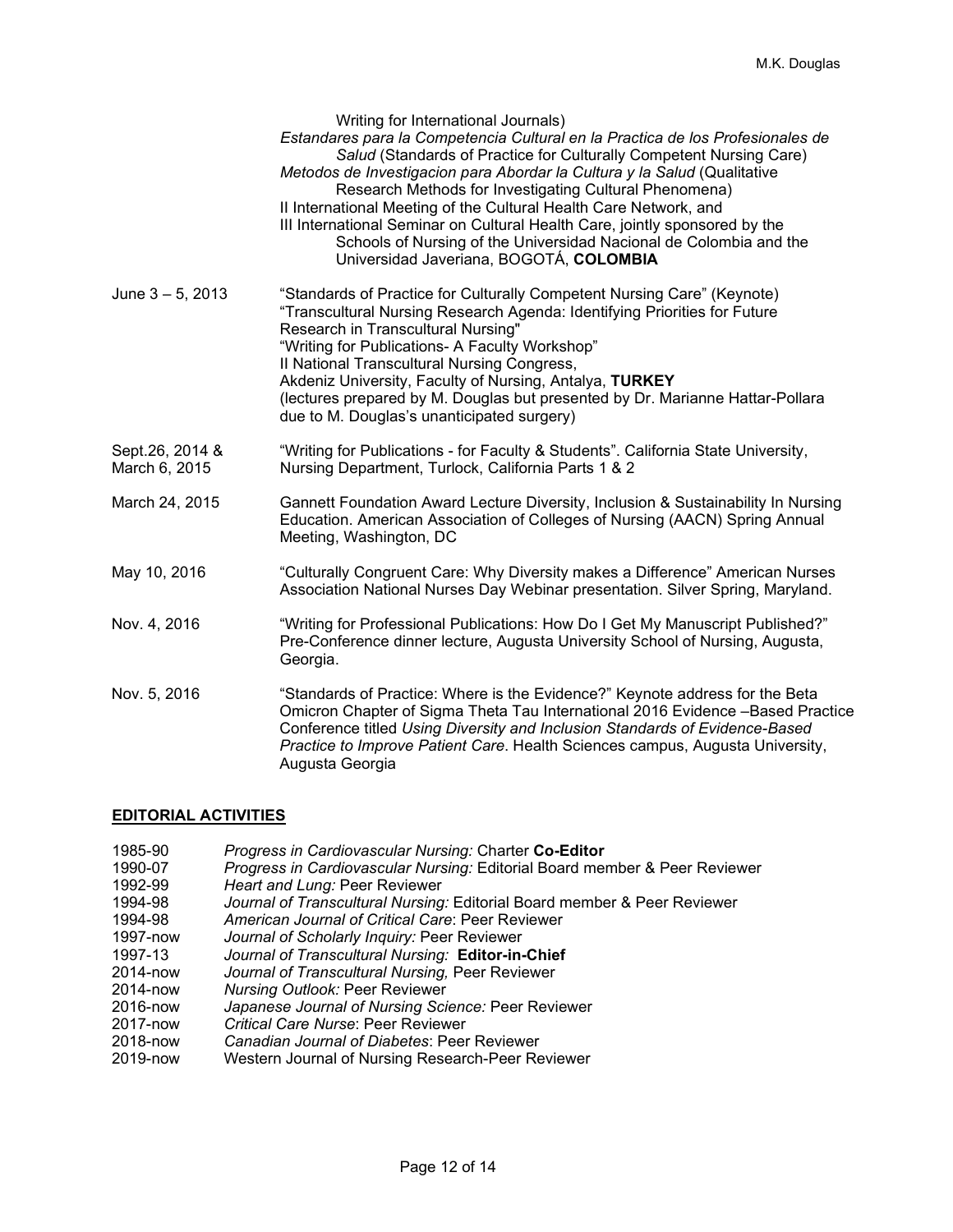# **MISCELLANEOUS PROFESSIONAL ACTIVITIES**

| 1994-2000   | Nursing Network for Latin America (Monterrey, Mexico): Consultant                  |
|-------------|------------------------------------------------------------------------------------|
| 5/95 & 7/97 | National Council of State Boards of Nursing, Inc.: NCLEX item-writer               |
| 1996-1999   | Association of Critical Care Nurses of Spain: Research & Educ. Consultant          |
| 1995-2007   | Stanford University Human Subjects Committee (IRB) – Non-medical panel member      |
| 2004-2007   | VA Health Services Research & Development/ Scientific Merit Review Board, Reviewer |

# **CERTIFICATIONS**

| CCRN: (Board Certified Critical Care Nurse) American Association of Critical Care<br><b>Nurses</b> |
|----------------------------------------------------------------------------------------------------|
| Basic Cardiac Life Support (B.C.L.S.) Instructor: American Heart Assoc.                            |
| Advanced Cardiac Life Support (A.C.L.S.) Instructor: American Heart Assoc.                         |
| B.C.L.S. and A.C.L.S. Instructor-Trainer: American Heart Association                               |
| 2012-present Adult and Pediatric CPR/AED (American Red Cross                                       |
|                                                                                                    |

# **PROFESSIONAL ORGANIZATIONS**

| 1974-00<br>1975-77 | American Heart Association (AHA) Council of Cardiovascular Nursing<br>American Heart Association (AHA): Nation's Capital Chapter (Wash., D.C.)<br>(Nursing Education & Research Committee) |
|--------------------|--------------------------------------------------------------------------------------------------------------------------------------------------------------------------------------------|
| 1975-07            | American Association of Critical Care Nurses                                                                                                                                               |
| 1978-86            | American Heart Association/San Francisco Chapter                                                                                                                                           |
|                    | (Nursing Education Committee: 1978-1979)                                                                                                                                                   |
| 1979-85            | American Association of Critical Care Nurses (Mid-Peninsula Chapter)                                                                                                                       |
| 1979-89            | American Heart Assoc./Santa Clara County Chapter                                                                                                                                           |
|                    | (BCLS Faculty Committee: 1982-1985)                                                                                                                                                        |
| 1981-present       | <b>Transcultural Nursing Society:</b>                                                                                                                                                      |
|                    | (Regional Liaison: 1982-1992)                                                                                                                                                              |
|                    | (Treasurer: 1990-1992)                                                                                                                                                                     |
|                    | (President-Elect: 1993)                                                                                                                                                                    |
|                    | (President: 1994-1996)                                                                                                                                                                     |
|                    | (Immediate Past President: 1997)                                                                                                                                                           |
|                    | (Editor in Chief: Journal of Transcultural Nursing: 1997-2013                                                                                                                              |
|                    | (Member: Transcultural Nursing Certification Task Force- 2003-06)                                                                                                                          |
| 1982-95            | California Nurses Association, District 10                                                                                                                                                 |
| 1983-89            | American Anthropology Association: Council on Nursing and Anthropology                                                                                                                     |
| 1984-92            | National Council of International Health                                                                                                                                                   |
| 1987-92            | Nursing Pain Association (Secretary/Treasurer: 1988 and 1989)                                                                                                                              |
| 1988-present       | Sigma Theta Tau, National Honor Society                                                                                                                                                    |
| 1989-92            | American Nurses' Association, Council of Nurse Researchers                                                                                                                                 |
| 1991-95            | American Nurses' Association, Council of Cultural Diversity in Nursing                                                                                                                     |
| 1993-95            | InterAmerican Congress of Cardiology: International Advisory Committee                                                                                                                     |
| 1995-96            | Arizona Nurses Association                                                                                                                                                                 |
| 1996-present       | American Nurses Association/California                                                                                                                                                     |
|                    | (Board of trustees: 1998-2000)                                                                                                                                                             |
| 1998-present       | American Academy of Nursing                                                                                                                                                                |
|                    | Expert Panel on Cultural Diversity-1998)                                                                                                                                                   |
|                    | Expert Panel on Global Health and Nursing-2000-present)                                                                                                                                    |
|                    | (Co-chair, Task Force on Standards for Culturally Competent Nursing Care                                                                                                                   |
|                    | Standards-2005-2007)                                                                                                                                                                       |
|                    | (Chair, Task Force on Standards for Culturally Competent Nursing Care                                                                                                                      |
|                    | Standards-2007-2015)                                                                                                                                                                       |
| 2000-2007          | <b>Council of Science Editors</b>                                                                                                                                                          |
| 2002-2007          | <b>American Pain Society</b>                                                                                                                                                               |